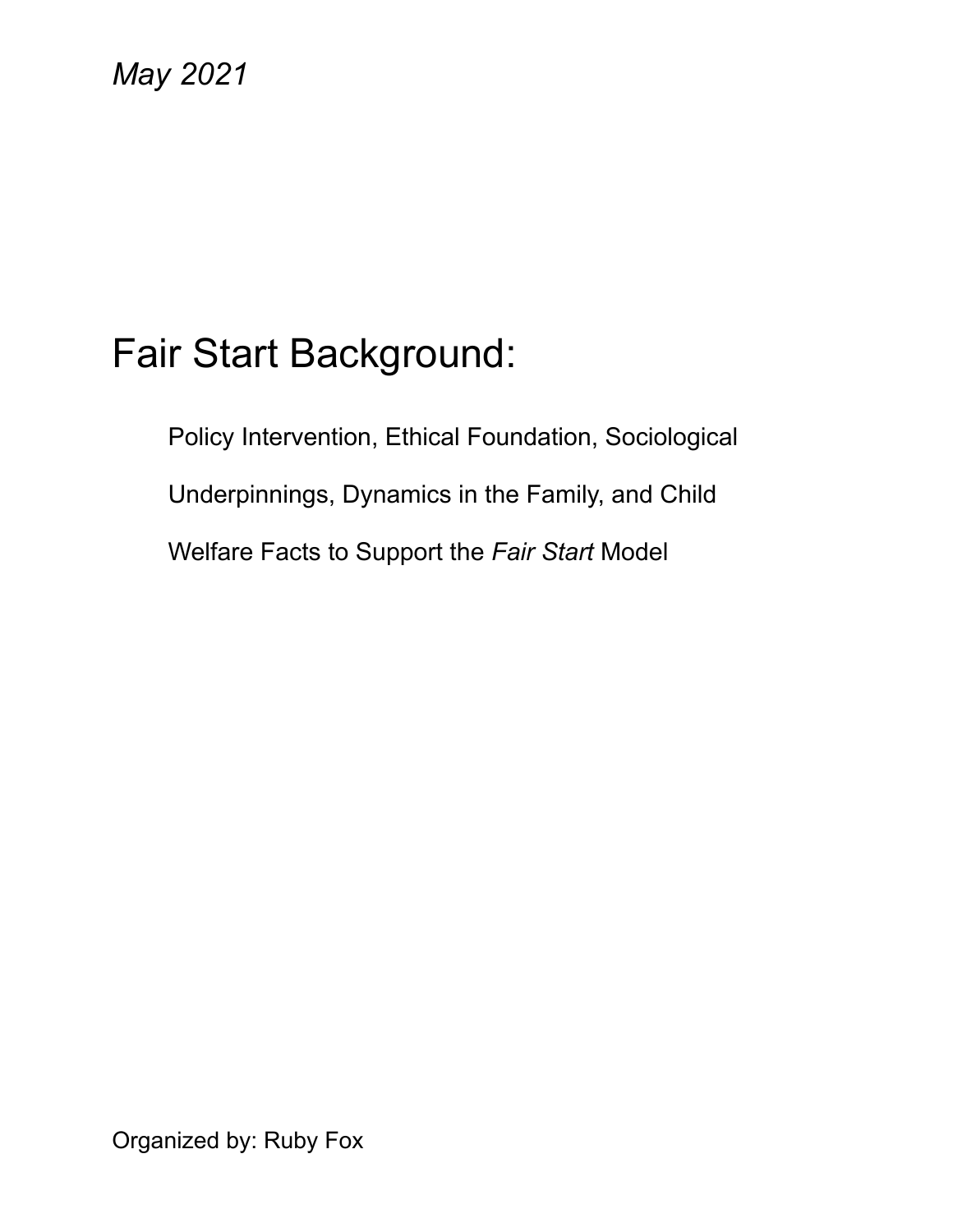#### **Intervention**

#### **"A Global and Intergenerational Storm" from Climate Change, Consumption and Intergenerational Justice: Lived Experiences in China, Uganda and the UK by Kistina Diprose.**

In her second chapter, Diprose addresses the struggle for intergenerational equity in the Anthropocene. She summarizes how we see the climate crisis progress, and the international community's efforts to address it. Diprose concludes by reflecting on intergenerational relationships in China, Uganda and the UK, and advocacy for effective justice for future generations.

"Annual energy consumption today is equivalent to each person on the planet having more than 100 full-time servants doing manual work on their behalf" (14). Diprose argues that we must shift focus from countries who emit the most, and focus on which individual people emit the most. "'We can attribute primary responsibility for climate change to the 500 million people who emit half of the world's carbon, but not all of them live in the rich countries of the North'" (23). Additionally, "in both China and the UK, the per capita carbon footprint of the richest 10 percent of households is at least four times higher than the bottom 50 percent " (24) .

- China's family planning shifted towards child-centric values, as opposed to parent centered. *The Little Emperors Phenomenon:* "because of the shrinking number of children in each family due to the family planning policy introduced in the late 1970s, the previous parent-centred family pattern has dramatically transformed into a child-centred one" (29). Chinese cultural values about family and interdependence have been able to flourish in this model.
- "A Global and Intergenerational Storm." *Climate Change, Consumption and Intergenerational Justice: Lived Experiences in China, Uganda and the UK*, by Kristina Dirprose et al., 1st ed., Bristol University Press, Bristol, 2019, pp. 13–38. *JSTOR*, [www.jstor.org/stable/j.ctvnp0m2d.7.](http://www.jstor.org/stable/j.ctvnp0m2d.7)

#### **"Population growth" from** *Thinking Beyond Sectors for Sustainable Development* **by Susannah H. Mayhew and Tim Colbourn (2015)**

Mayhew and Colbourn relay the history of population management in international law utilizing country-specific case studies and overall international coverage. They discuss how population growth was connected with poor economic development in the 1950s, which led to poorly implemented, harmful policy in many countries. To conclude, they review how the issue of population is currently addressed in international law.

Family planning programmes have historically focused on decreasing fertility in married women, which has led to coercive, inhumane and racist effects for women in those countries due to discounted demographics (37).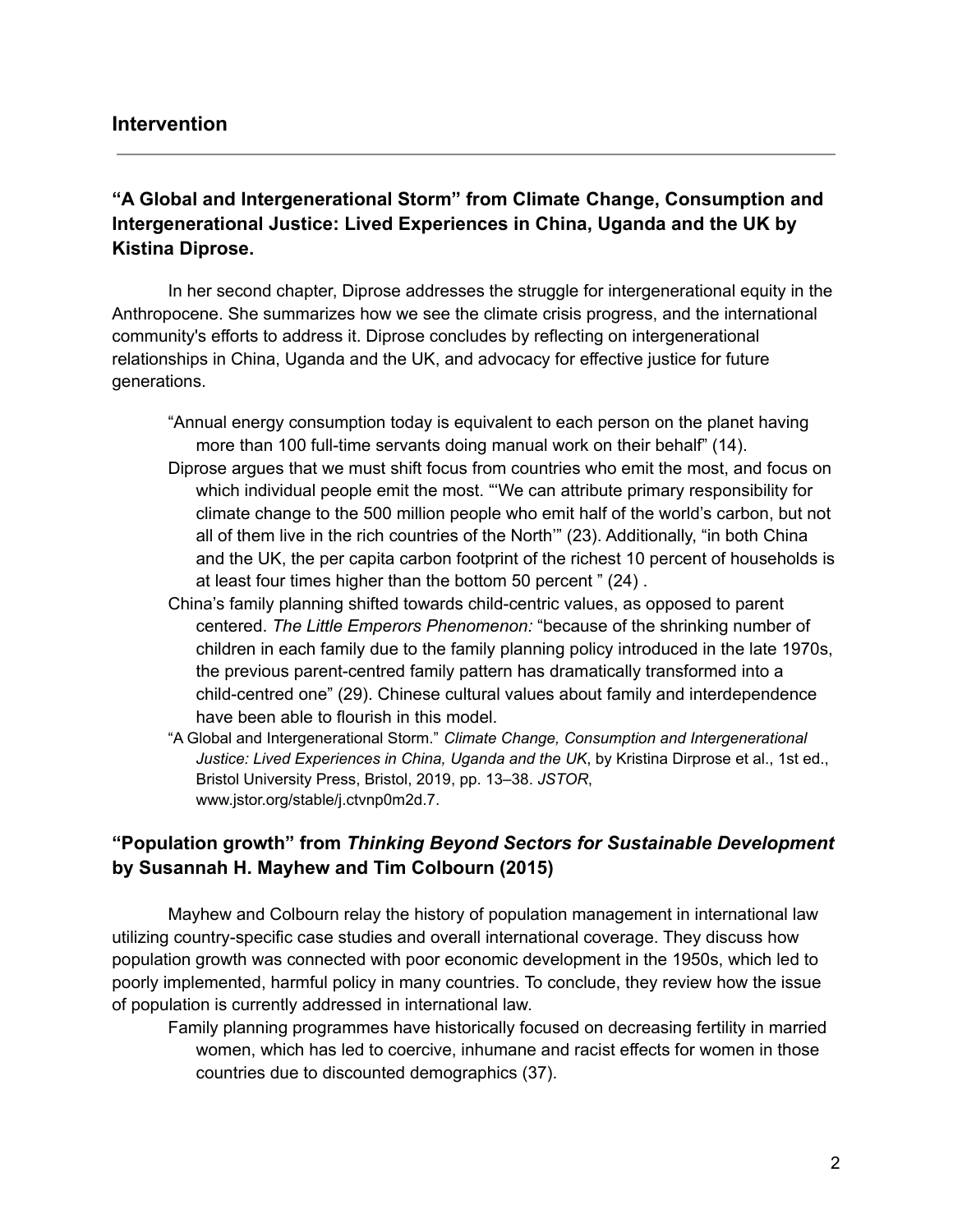- "Countries and regions where information and contraceptives were made available saw a moderate to rapid decline in the birth rate," but "countries where many pregnancies remained unwanted and the birth rate did not fall are now seeing a growth of urban slums, a failure of the state to keep pace with educational demands and… continuing oppression of women" (40).
- In 2008, "the use of modern methods of contraception in developing countries was responsible for averting 230,000 maternal deaths, equivalent to a 43 per cent reduction... larger numbers of abortions and miscarriages were also averted" (41).
- Greater gender equity, especially in education and professionalism, has been shown to increase interest in smaller family sizes and use of contraceptives (41).

Mayhew, Susannah H., and Tim Colbourn. "Population Growth." *Thinking Beyond Sectors for Sustainable Development*, edited by Jeff Waage and Christopher Yap, Ubiquity Press, London, 2015, pp. 37–44. *JSTOR*, www.jstor.org/stable/j.ctv3t5rcm.13.

# **"Climate Change and Children's Rights: An International Law Perspective"** *Climate Change: International Law and Global Governance: Volume I: Legal Responses and Global Responsibility* **by Oliver C. Ruppel, Christian Roschmann and Katharina Ruppel-Schlichting (2013)**

This chapter examines the treatment of children by the international community. Children are the primary victim of climate change, and international law must address that issue. The Declaration of the Rights of the Child adopted by the League of Nations in 1924, Declaration on the Rights of the Child in 1959 are both international legislation for the protection of children. *Children are the most vulnerable population affected by climate change* because of four main reasons: "physiological and cognitive development and innate curiosity" leave them exposed to environmental factors, the main killers of young children are caused or exacerbated by climate change, countries with the highest proportion of children will be the most significantly impacted by climate change, and climate strife will have more impactful psychological effects on children.

"Although international law... provides a solid legal framework to protect children, children's rights remain at risk, not least because of the lack of effective enforcement mechanisms (374).

Ruppel-Schlichting, Katharina, et al. "Climate Change and Children's Rights: An International Law Perspective." *Climate Change: International Law and Global Governance: Volume I: Legal Responses and Global Responsibility*, edited by Katharina Ruppel-Schlichting et al., 1st ed., Nomos Verlagsgesellschaft MbH, Baden-Baden, 2013, pp. 349–378. *JSTOR*, [www.jstor.org/stable/j.ctv941w8s.17.](http://www.jstor.org/stable/j.ctv941w8s.17)

### **"Population and the Economy: The Ups and Downs of One and Two" from** *Control***, by Jane Golley (2017)**

Golley explores the relationship between economic growth and population management, focusing on the One Child Policy in China. Golley begins with the positive sides of declining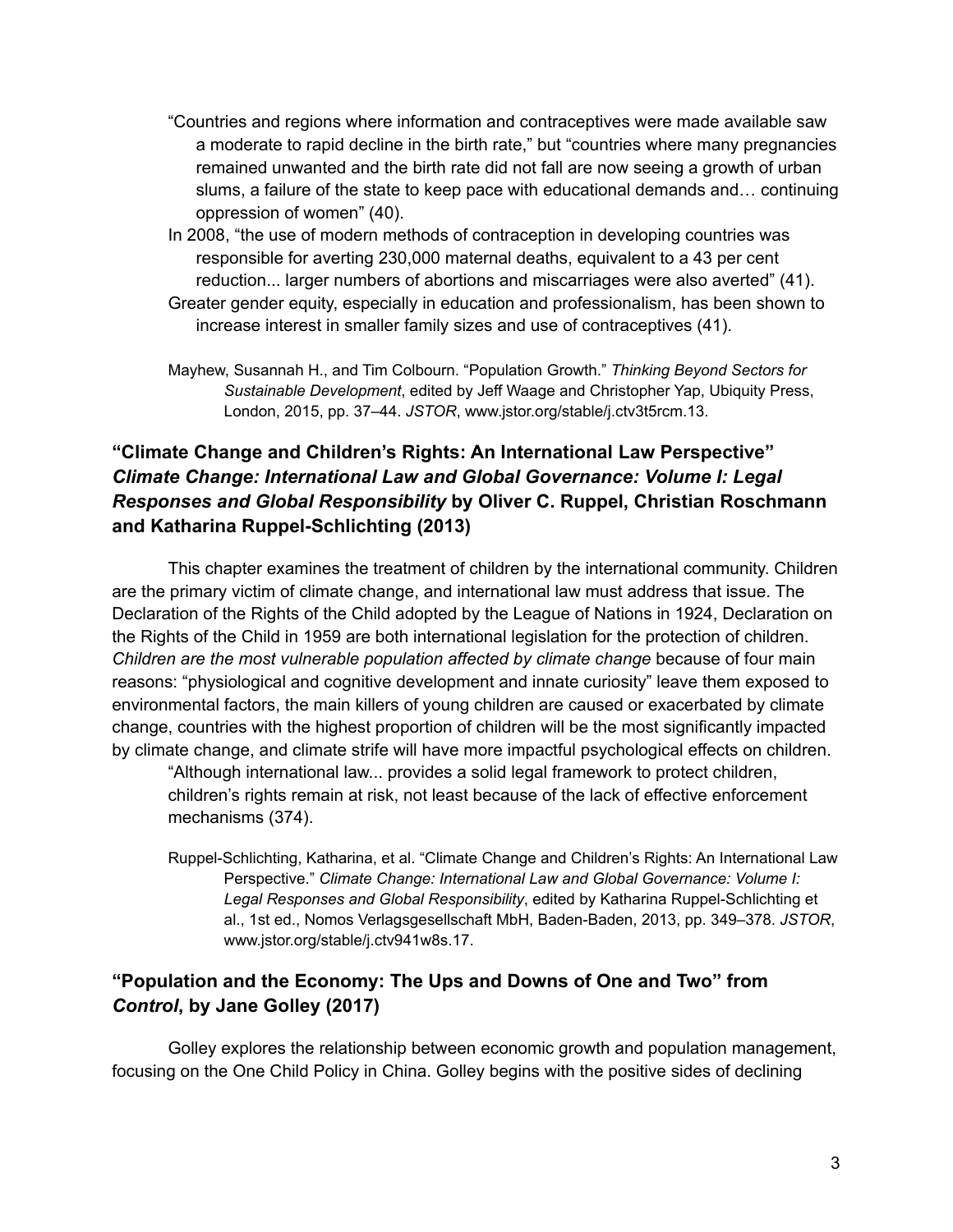population, and then the negatives, including nonconsensual abortion, infant femicide, and the male-heavy sex ratio.

- Evidence shows that the potential demographic positive connected to the transition towards slower fertility and population growth and a growing share of the population engaged in the work-force can be substantial for economic growth (80). This transition explains as much as one quarter of China's income growth per capita since the 1980s (80).
- Mao Zedong favored a large population growth rate, but the "improvements in health care, female education, life expectancy, and infant mortality" (80), led to rapidly declining population growth in the first 30 years of Chinese communism until Mao recognized the need for reproductive policy. The highlights of the One Child Policy and higher per capita earnings include higher quality nutrition, increased levels of education, and higher quality of living; additionally, the policy has saved about 1.3 billion tonnes of Carbon Dioxide between 1989 and 2013 (81).
- Golley, Jane, et al. "Population and the Economy: The Ups and Downs of One and Two" from *Control*, by Jane Golley." *Control*, ANU Press, Australia, 2017, pp. 75–94. *JSTOR*, www.jstor.org/stable/j.ctt1sq5tvf.11.

#### **"Human population reduction is not a quick fix for environmental problems" by Corey J. A. Bradshaw and Barry W. Brook, Edited by Paul R. Elrich (2014)**

Bradshaw and Brook inquire about the constraints of increasing population moving into 2100. By comparing population control strategies and success over time, the authors found that there is no way to significantly decrease population in this century. However, according to this research, policies to decrease population control are still worth it in damage control for future generations.

- With a universal one-child policy and catastrophic mortality, world population would probably "likely result in 5–10 billion people by 2100" (Abstract).
- "Enforcing a one child per female policy worldwide by 2045 and without improving survival resulted in a peak population size of 7.95 billion in 2037, 7.59 billion by 2050, and a rapid reduction to 3.45 billion by 2100" (Results).
- "... our model comparisons reveal that effective family planning and reproduction education worldwide have great potential to reduce the size of the human population and alleviate pressure on resource availability over the long term, in addition to generating other social advantages, such as fewer abortions, miscarriages, and lower maternal mortality" (Discussion).
- The article concludes by stating that although population growth is unavoidable, there is no "excuse for neglecting ethical measures for fertility reduction now; it could avoid millions of deaths by midcentury and possibly keep the planet more habitable for *Homo sapiens* in the next" (Conclusion).
- Bradshaw A. and Brook W., "Human population reduction is not a quick fix for environmental problems," <https://doi.org/10.1073/pnas.1410465111>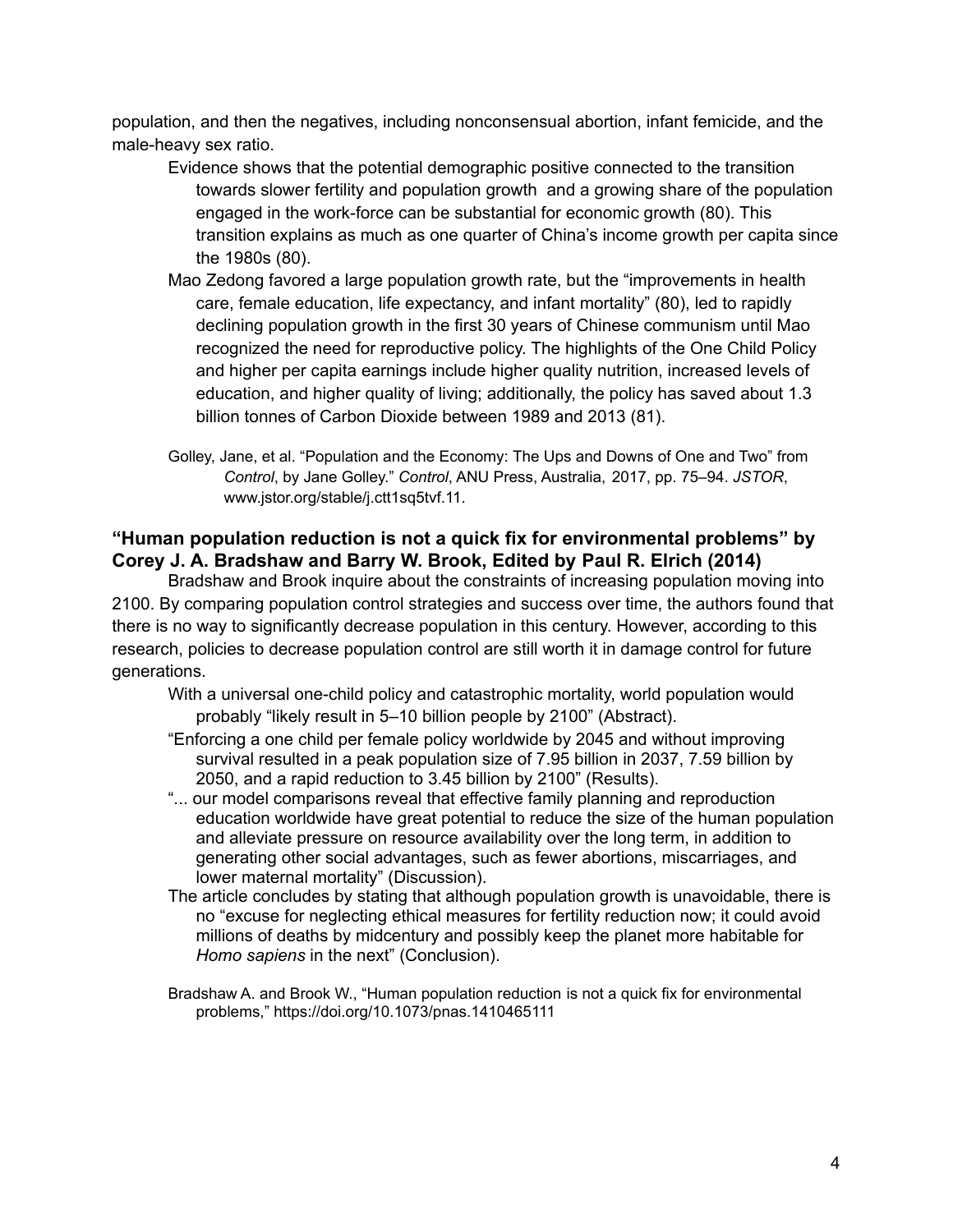#### **"Procreation, Adoption and the Contours of Obligation" by Travis N. Rieder (2015)**

Rieder evaluates the validity of the Anti-Natal Pro-Adoption (ANPA) viewpoint, which holds that the will to procreate can only be fulfilled responsibly through adoption. Rieder ultimately concludes that ANPA has many truisms, but does not account for intercourse in extraneous circumstances, nor does it reflect the procreator's wish for gestation. Therefore, Reider argues that it is morally acceptable to have children naturally so long as the parents are cognizant of the consequences of the action, and their natural kin are limited. In these cases, the parents would fill the rest of their *child-raising* needs through adoption.

- There are no moral reasons to procreate, given that the potential to be a fulfilled human is not relevant if that person is not born, and the incredible risk of suffering is moot.
- "Our current population has far exceeded what the earth could sustain if everyone ate and otherwise consumed as we privileged folks do" (295). With more than seven billion people on the planet, additional wealthy, new first-world lives are only sustainable if the rest of humanity suffers to compensate for first-world wants (295).
- "The decision not to have a child is estimated to be nearly twenty times more effective at reducing one's environmental impact than the summed total of many other 'green' actions, such as driving a hybrid car, recycling, and using energy-efficient appliances" (295).
- *The Rescue Principle* holds that, 'when the loss to another is so great and the cost of rescue to the agent so small in comparison, then we morally ought to provide rescue (296), which Reider supports with exception.
- Most people agree that a fetus in *Not Worth Living* in extreme and dire circumstances, but Reider also advocates for *Sad Worth Living* cases, which also present a moral case not to have children if that child is more likely to be *Sad* (298).
- Rieder, N. "Procreation, Adoption and the Contours of Obligation." *Journal of Applied Philosophy*, vol. 32, no. 3, 2015, pp. 293–309. *JSTOR*, [www.jstor.org/stable/26813113](http://www.jstor.org/stable/26813113).

# **Sociology of Population**

### **"Revisiting the Environmental and Socioeconomic Effects of Population Growth: a Fundamental but Fading Issue in Modern Scientific, Public, and Political Circles" by Camilo Mora (2014)**

Mora reviews the history of overpopulation in academia and media, and argues that population control is crucial moving forward. Her evidence includes public debt, welfare, biodiversity loss and climate change. According to Mora, public education, media coverage, and academic focus can help resolve this issue by diminishing our predominantly pro-natal culture.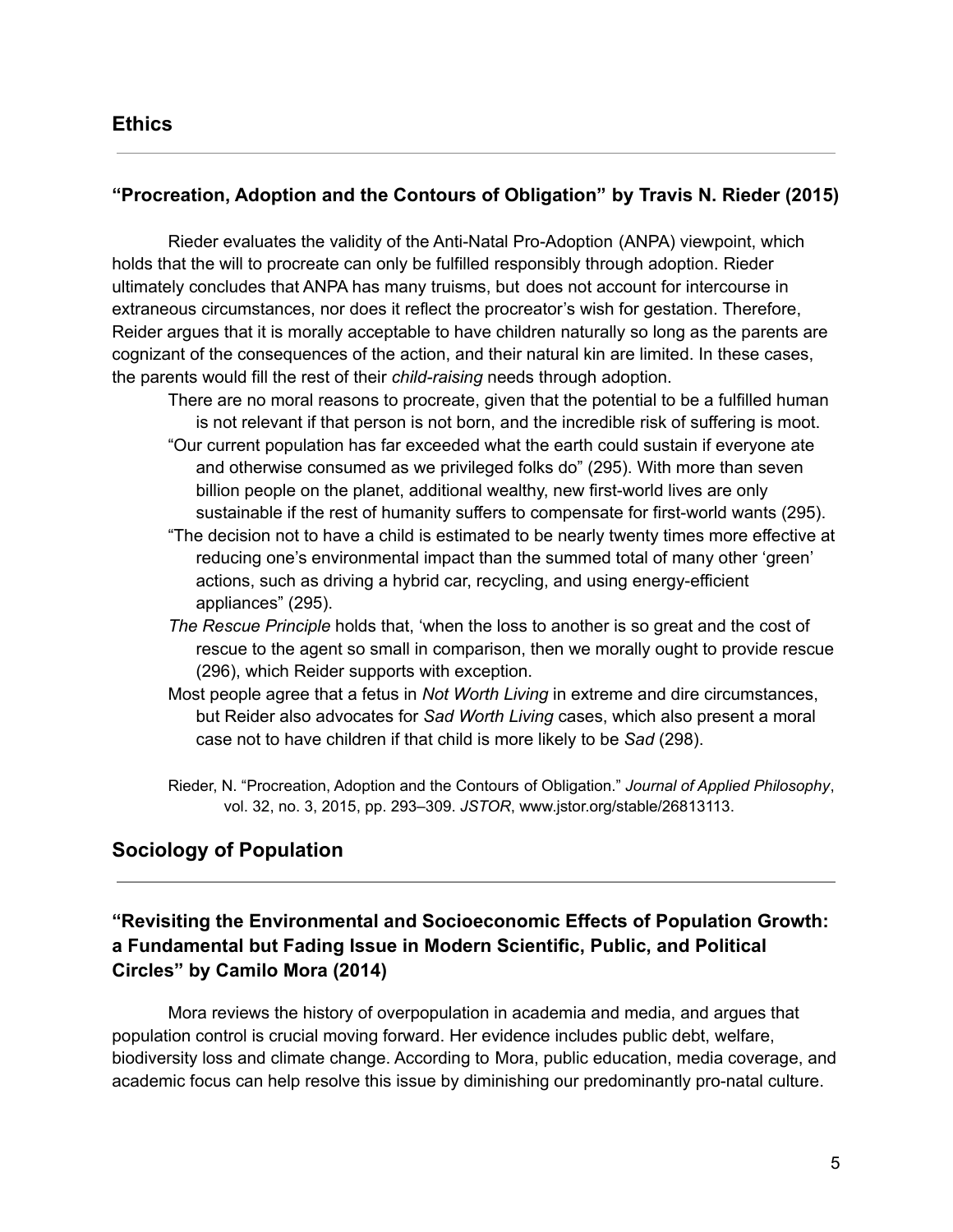- "The share of international funding on family planning has dropped to ̃5% in 2007 from ̃55% in 1995" (4).
- Rapid population growth increases the proportion of the world population that is impoverished, which makes poverty that much harder to relieve, and increasing global wealth inequality. Increased poverty has a devastating impact on women specifically, and increases fertility (5).
- Government welfare programs, including healthcare, do not expand as needed for our population growth rate (5).
- Global demand for food is forecast to increase between 70% and 100% by 2050 due to increased population (6). Increasing demand is concerning for several reasons:
	- 1. The supply of nature's freshwater is fixed.
	- 2. More than 65% of the world's continental water discharges are threatened by human activity.
	- 3. Agriculture uses 70% of the world's water withdrawals
	- 4. 70% of the Earth's suitable area for food production is already in use or cannot be used.
	- 5. There is ongoing shifting of farmland to the production of more lucrative biofuels
	- 6. Climate change will devastate agriculture.
- "According to the United Nations Population Fund, ~215 million women lack but want access to family planning, which in turn leads to ~76 million unwanted pregnancies worldwide annually; averting such births would reduce population growth by ~20%" (6).
- Solutions from Mora include *empowering women, reproductive education, providing affordable family planning, subsidies that promote natality, and public attention*.
- Mora, C. 2014. Revisiting the environmental and socioeconomic effects of population growth: a fundamental but fading issue in modern scientific, public, and political circles. *Ecology and Society* 19(1): 38. <http://dx.doi.org/10.5751/ES-06320-190138>

# **Population Control Policies and Fertility Convergence by Tiloka de Silva and Silvana Tenreyro**

Silva and Tenreyro examine the role of family planning policy in fertility rates, both on global and situated scales. While their statistics demonstrate many aspects of fertility, I am particularly interested in the effects of media portrayal and family planning.

- The least successful cases of family planning funding and accessibility to contraceptives are in areas with the highest rates of Roman-Catholocism and Islam practiced (212).
- Increased access to contraceptives proved insufficient to lower fertility to the desired levels; instead, altering social norms to reflect small families aided in bringing down fertility rates completely (211). Indonesia had a successful pamphlet entitled "Views of Religions on Family Planning," which included the perspectives on family planning from Catholic and Protestant Christianity, Islam, and Hinduism (212). Many other countries in Asia and Latin America released similar media campaigns.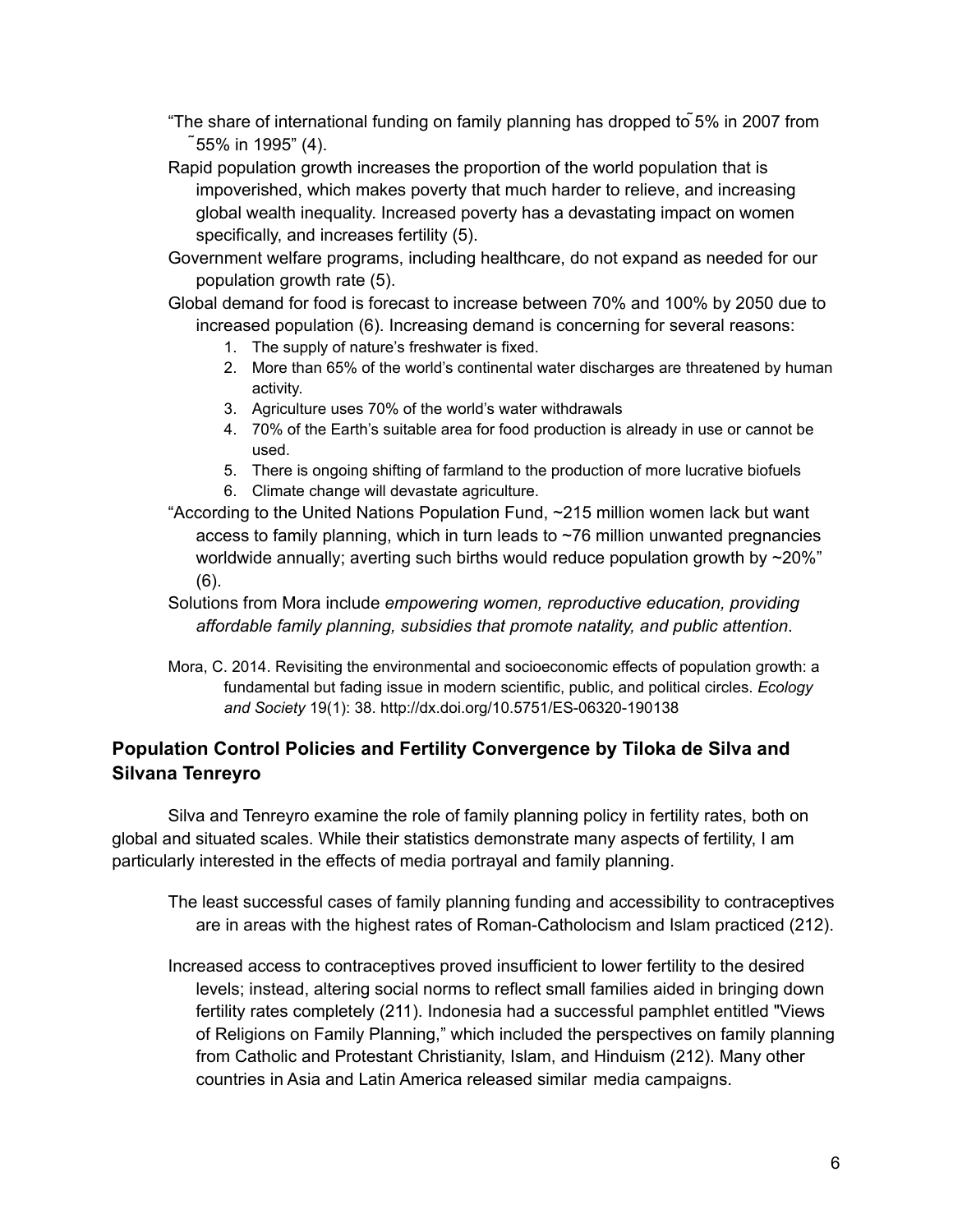De Silva, Tiloka, and Silvana Tenreyro. "Population Control Policies and Fertility Convergence." *The Journal of Economic Perspectives*, vol. 31, no. 4, 2017, pp. 205–228. *JSTOR*, [www.jstor.org/stable/44425388](http://www.jstor.org/stable/44425388).

#### **Empowering Women through Education and Influence: An Evaluation of the Indian** *Mahila Samakhya* **Program by Mary Arends-Kuenning (2012)**

While observing the effects of a community-level female empowerment program in North India, Arends-Kuenning finds that the empowerment of women, defined by freedoms, ownership, and participation and representation.

"Gender empowerment also has important ramifications for the rest of the household; empowered women have fewer children and higher child survival rates (Rosenzweig and Schultz, 1982; Dyson and Moore, 1983), healthier and better-fed children (Lundberg, Pollak and Wales, 1997; Kanbur and Haddad, 1994), and a generally greater allocation of resources to children (Thomas, 1990; Handa, 1996). Development programs have aimed to empower women by increasing their control over contraceptive choices, by providing them access to credit, and through education" (3).

Additionally, in Bangladesh, studies have also found a positive link between empowerment and contraceptive use (9).

Kandpal, Eeshani & Baylis, Kathy & Arends-Kuenning, Mary. (2012). Empowering Women Through Education and Influence: An Evaluation of the Indian Mahila Samakhya Program

#### **Family Institution**

## **"Parenthood and Happiness: Effects of Work-Family Reconciliation Policies in 22 OECD Countries" by Jennifer Glass, Robin W. Simon and Matthew A Andersson (2017)**

Glass et al propose that parents are less happy than nonparents in the US relative to other English speaking countries, due to lack of social support in the form of general welfare policies. Policy support is defined by a *Comprehensive Policy Index* as paid childbearing leave, paid vacation and sick days, flexibility in work hours and schedule, and child care assistance. While they acknowledge that many factors can be responsible for the happiness level of parents and nonparents in the US, lack of proper policy support for parents is certainly a reasonable (partial) explanation for the stress, dread, and pressure experienced by parents.

"Abundant research shows a significant negative association between parenthood and emotional well-being in developed countries" (3).

The increasing instances of voluntarily not having children suggests that many adults currently view parenthood as unnecessary, especially if they do not have access to financial and emotional resources (4). Decreased family size among those not procreating suggest that many parents no longer view having children as a necessity for happiness, and may now see procreation as a detriment to happiness (4). The dominant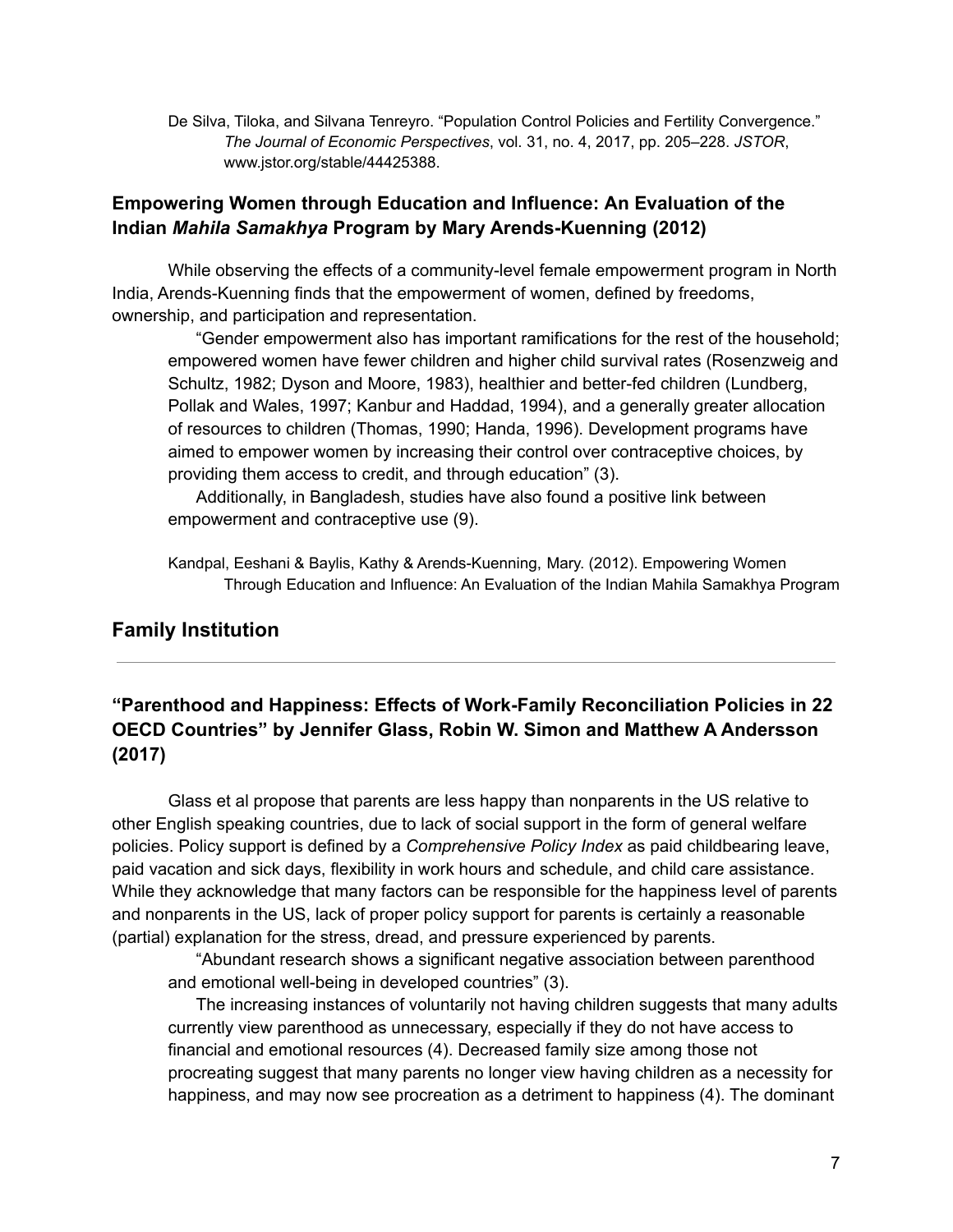explanation of the parenthood gap in emotional well-being comes from theories of stress and mental health (4).

As opposed to well-off parents, disadvantaged parents usually cope with the additional "stress of living in unsafe neighborhoods with under-resourced schools as well as insufficient food and inadequate child and healthcare for their offspring," due to systemic failures (4).

Glass, Jennifer et al. "Parenthood and Happiness: Effects of Work-Family Reconciliation Policies in 22 OECD Countries." *AJS; American journal of sociology* vol. 122,3 (2016): 886-929. doi:10.1086/688892

#### **"The Changing Association Among Marriage, Work, and Child Poverty in the United States, 1974–2010" by Regina S. Baker (2015)**

In this article, Baker shows the association between marriage and child poverty has weakened over time, whereas the association between work and poverty has gotten stronger. These findings "suggest the limitations of overemphasizing marriage and the growing importance of work for reducing child poverty in America" (1166). Baker concludes that the greatest reduction in child poverty and increased worker and child welfare is through healthy government support policy.

Baker, Regina S. "The Changing Association Among Marriage, Work, and Child Poverty in the United States, 1974–2010." *Journal of Marriage and Family*, vol. 77, no. 5, 2015, pp. 1166–1178., [www.jstor.org/stable/2458272](http://www.jstor.org/stable/24582728)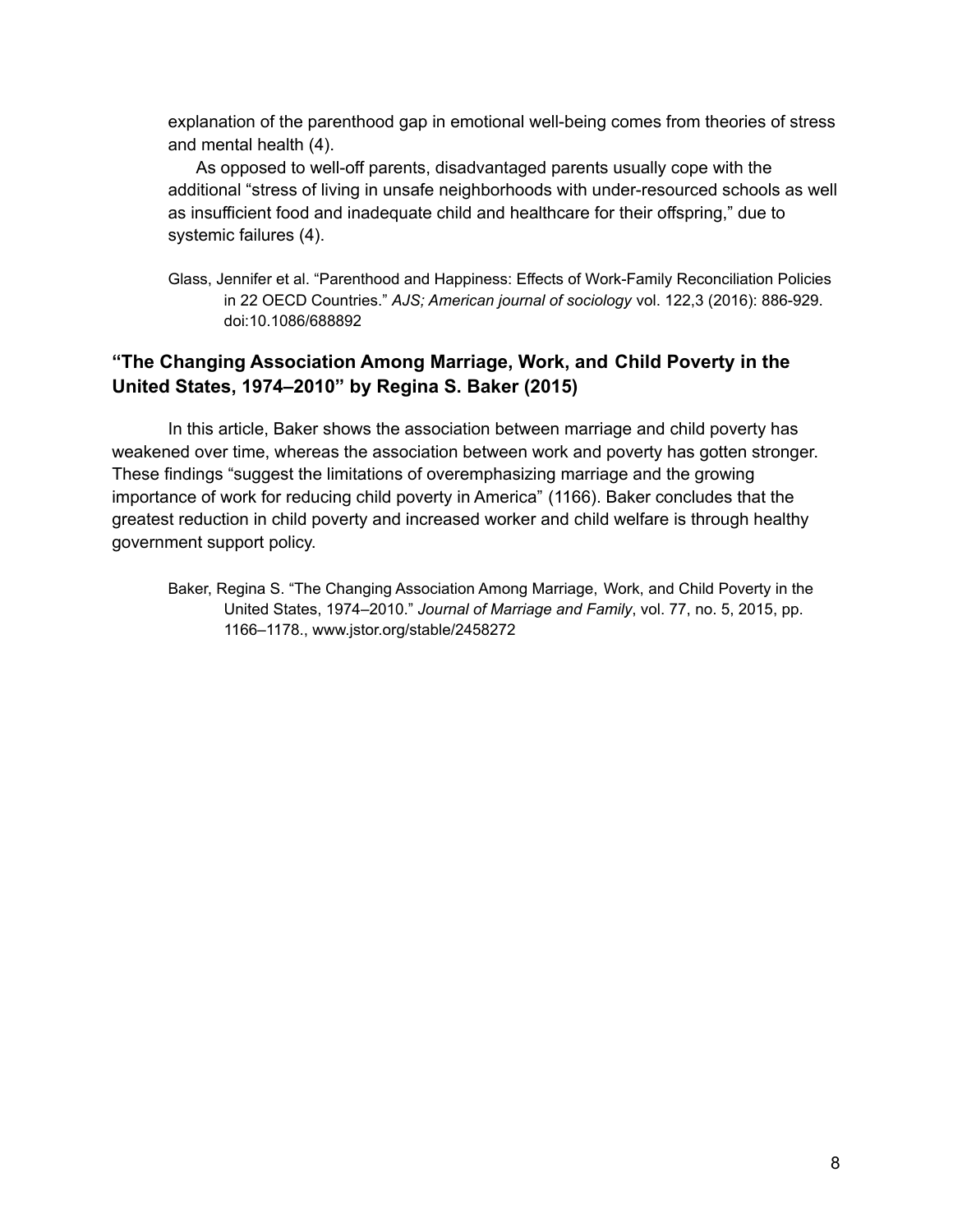#### **The AFCARS Report from the U.S. Department of Health and Human Services, Administration for Children and Families, Administration on Children,Youth and Families, Children's Bureau (2019)**

| <b>Circumstances Associated with Child's Removal</b> | <b>Percent</b> | <b>Number</b> |
|------------------------------------------------------|----------------|---------------|
| Neglect                                              | 63%            | 158,258       |
| Drug Abuse (Parent)                                  | 34%            | 86,694        |
| Caretaker Inability To Cope                          | 14%            | 34,594        |
| <b>Physical Abuse</b>                                | 13%            | 32,008        |
| Housing                                              | 10%            | 25,658        |
| <b>Child Behavior Problem</b>                        | 8%             | 20,871        |
| <b>Parent Incarceration</b>                          | 7%             | 17,669        |
| Alcohol Abuse (Parent)                               | 5%             | 13,637        |
| Abandonment                                          | 5%             | 11,424        |
| Sexual Abuse                                         | 4%             | 9,782         |
| Drug Abuse (Child)                                   | 2%             | 5,500         |
| <b>Child Disability</b>                              | 2%             | 3,969         |
| Relinquishment                                       | 1%             | 2,350         |
| <b>Parent Death</b>                                  | 1%             | 2,141         |
| Alcohol Abuse (Child)                                | 0%             | 991           |

423,997 children were estimated to be in foster care. 251,359 children were estimated to have entered foster care in this fiscal year.

The most common reason for a child's removal from the home was neglect.

NOTE: These categories are not mutually exclusive, so percentages will total more than 100% and counts will be more than the total number of entries.

#### **UNICEF Data on Child**

#### **Displacement (2019):**

- Nearly 33 million children have been forcibly displaced globally by the end of 2019, including 12.6 million child refugees, nearly 1.5 million asylum-seeking children, and about 19.4 million children displaced domestically due to unsafe conditions. Another 2.1 million more children have been displaced domestically as a consequence of natural disasters.
- "Children make up less than one third of the global population, but they were 50 per cent of the world's refugees in 2019."
- "Nearly 1 in 3 children living outside their countries of birth are child refugees; for adults, the proportion is less than 1 in 20."

<https://data.unicef.org/topic/child-migration-and-displacement/displacement/>